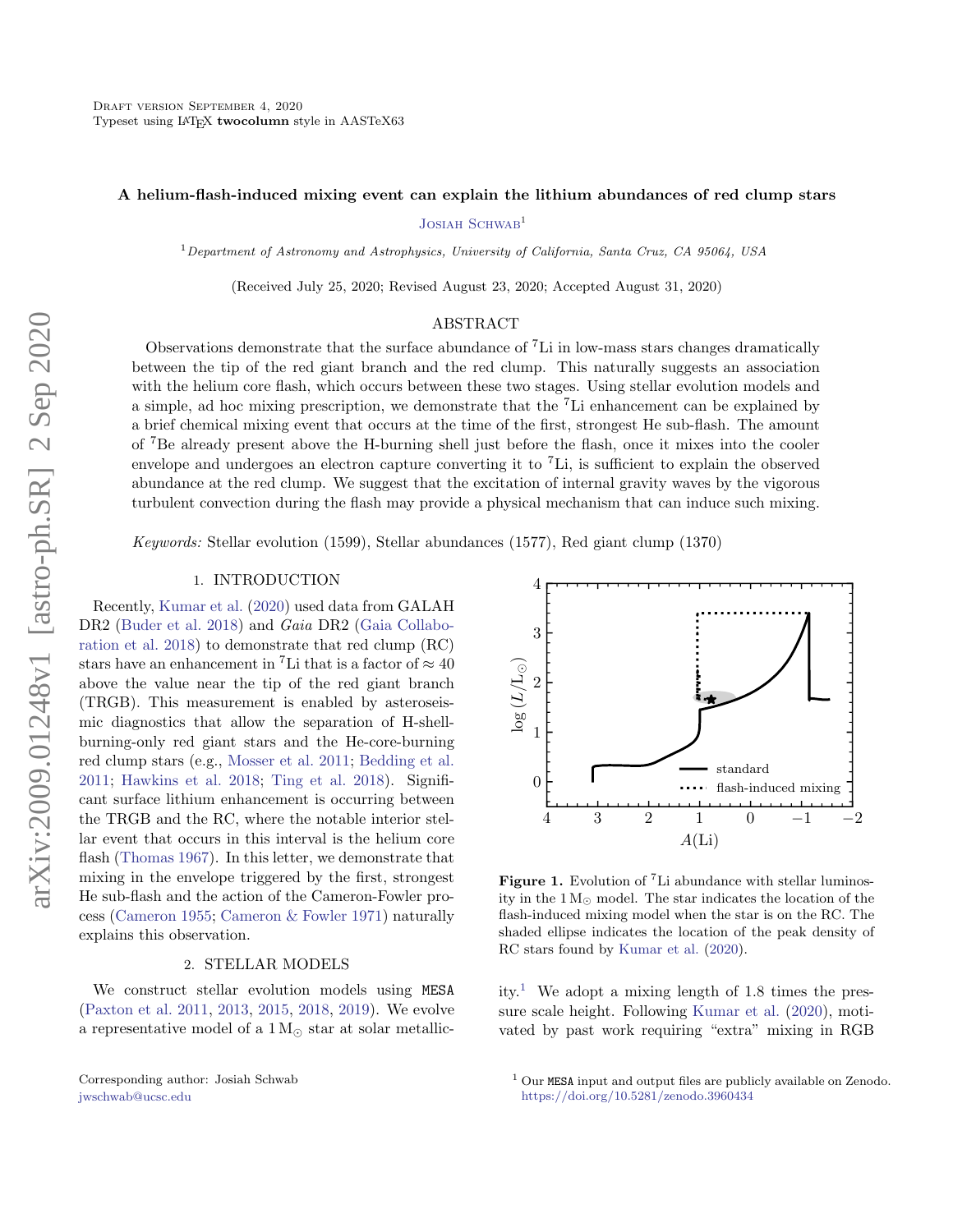stars (e.g., [Charbonnel & Zahn](#page-5-15) [2007;](#page-5-15) [Angelou et al.](#page-5-16) [2012\)](#page-5-16), these models include thermohaline mixing using the [Kippenhahn et al.](#page-5-17) [\(1980\)](#page-5-17) prescription with an efficiency of  $\alpha_{\text{thm}} = 100$ . This gives the deep mixing necessary to destroy <sup>7</sup>Li on the first ascent giant branch. The model is non-rotating, and while rotation may play a role in setting the <sup>7</sup>Li abundance on the MS and RGB (e.g., [Charbonnel & Talon](#page-5-18) [2005;](#page-5-18) [Charbonnel & Lagarde](#page-5-19) [2010\)](#page-5-19) and rapid rotation a role in producing Li-rich RGB and RC stars (e.g., [Martell et al.](#page-5-20) [2020\)](#page-5-20), rotation seems an unlikely explanation for a ubiquitous mixing event occurring between the TRGB and RC.

We use the standard MESA pp\_and\_cno\_extras nuclear network, which includes 25 species and the reactions covering the pp-chains and CNO-cycles. The MESA nuclear reaction rates are a combination of rates from NACRE [\(Angulo et al.](#page-5-21) [1999\)](#page-5-21) and JINA REA-CLIB [\(Cyburt et al.](#page-5-22) [2010\)](#page-5-22). The key rates  ${}^{3}$ He $(\alpha, \gamma)$ <sup>7</sup>Be and  ${}^{7}\text{Li}(p, \alpha){}^{4}\text{He}$  are drawn from NACRE below  $10^{7}\text{K}$ and REACLIB above that temperature. We use the electron-capture rate on <sup>7</sup>Be from [Simonucci et al.](#page-5-23) [\(2013\)](#page-5-23), as made available in machine-readable form by [Vescovi et al.](#page-5-24)  $(2019)^2$  $(2019)^2$  $(2019)^2$  Models are initialized on the pre-main sequence with the [Asplund et al.](#page-5-25) [\(2009\)](#page-5-25) solar abundance pattern and  $Z = 0.014$ . This initializes lithium to the meteoritic abundance  $A(Li) = 3.26$ .

The solid line in Figure [1](#page-0-1) shows the standard evolutionary track. This closely matches the MESA result shown as the dashed line in Figure 3 of [Kumar et al.](#page-5-0) [\(2020\)](#page-5-0). Relative to that track, there is a horizontal shift of a few tenths of a dex in the value of  $A(Li)$  as the [Kumar et al.](#page-5-0) [\(2020\)](#page-5-0) calculation was initialized to match the observed abundance of Li at the main sequence turnoff. With our adopted mixing during the main sequence, lithium is not depleted to the observed main sequence level, as some extra mixing at the base of the convection zone is typically invoked to explain the observed values (e.g., [Baraffe et al.](#page-5-26) [2017\)](#page-5-26).This discrepancy is not important for our subsequent discussion of the abundance on the RC as the Li experiences substantial dilution and further destruction during the RGB.

It has long been understood [\(Cameron](#page-5-8) [1955;](#page-5-8) [Cameron](#page-5-9) [& Fowler](#page-5-9) [1971\)](#page-5-9) that one way to produce  ${}^{7}$ Li is by having a reservoir of <sup>7</sup>Be, produced via  ${}^{3}$ He $(\alpha, \gamma)$ <sup>7</sup>Be at interior temperatures  $T \gtrsim 10^7$  K, that is mixed out into a cooler convective envelope, where the <sup>7</sup>Be undergoes an electron capture to form <sup>7</sup>Li. We posit that the He flash initiates some mixing that activates this process.

A detailed graphical summary of a typical helium core flash in a  $1 M_{\odot}$  MESA model is shown in Figure 2 of [Bild](#page-5-27)[sten et al.](#page-5-27) [\(2012\)](#page-5-27). The transition to core He burning occurs through a series of sub-flashes that occur over a period of  $\approx 2 \,\text{Myr}$ . The first flash is the strongest, with the peak He-burning luminosity exceeding  $10^9$  L<sub> $\odot$ </sub>. Subsequent sub-flashes have more modest peak He-burning luminosities  $\approx 10^3 - 10^4$  L<sub>o</sub>. Carrying these high luminosities out from the location of the temperature peak requires convective transport, though because the energy goes into expansion (and hence need not be transported through the entire star), the convective zone remains restricted to the He core.

Internal gravity waves (IGWs) can be excited by turbulent convective motions (e.g., [Press](#page-5-28) [1981;](#page-5-28) [Goldreich](#page-5-29) [& Kumar](#page-5-29) [1990;](#page-5-29) [Lecoanet & Quataert](#page-5-30) [2013\)](#page-5-30). Recently, [Miller Bertolami et al.](#page-5-31) [\(2020\)](#page-5-31) suggested that IGWs excited by the He flash might induce photometric variability in hot subdwarf stars (RG cores without large H envelopes) as they evolve towards the He main sequence (RC equivalent). Here we speculate that these IGWs may induce chemical mixing in the region just above the H-burning shell, possibly either wave-driven mixing or wave-driven heating that triggers convective mixing, linking this region with the convective envelope. We note that the effects of IGWs have been previously invoked to explain lithium evolution in other stellar evolution contexts, including mixing as a cause of Li depletion in F stars [\(Garcia Lopez & Spruit](#page-5-32) [1991\)](#page-5-32), and the Li abundances of low mass, solar-type stars [\(Montalban](#page-5-33) [1994;](#page-5-33) [Charbonnel & Talon](#page-5-18) [2005\)](#page-5-18).

A larger Mach number  $(\mathcal{M})$  of the convective motions implies increased excitation of IGWs [\(Lecoanet &](#page-5-30) [Quataert](#page-5-30) [2013\)](#page-5-30). During the first sub-flash, the maximum convective Mach number predicted from mixing length theory can reach  $\mathcal{M} \sim 10^{-2}$ , while the later subflashes only reach Mach numbers of  $\mathcal{M} \sim 10^{-4}$ . Just before the flash, the characteristic luminosity near the base of the H-rich layer,  $L_H$ , is set by the H-burning shell to  $\sim 10^{3.5}$  L<sub>⊙</sub> (i.e., the TRGB luminosity). If we take the IGW wave luminosity to be  $L_{\text{IGW}} \sim \mathcal{M}L_{\text{conv}}$ , then for this first sub-flash  $L_{\text{IGW}} \gg L_{\text{H}}$ , while subsequent flashes have  $L_{\text{IGW}} \ll L_{\text{H}}$ . This motivates our suggestion that the first sub-flash may be special in its effects.

To demonstrate that such a mixing event can explain the observed Li enhancements, we adopt a simple, ad hoc model of flash-induced mixing. In the H-rich envelope material  $(X > 0.5)$ , we apply a constant diffusive mixing coefficient of  $D_{\text{mix}} = 10^{12} \text{ cm}^2 \text{ s}^{-1}$ . This diffusiv-

<span id="page-1-0"></span><sup>&</sup>lt;sup>2</sup> The MESA REACLIB<sup>7</sup>Be $(e^-, \nu_e)^7$ Li reaction rate does not correctly incorporate the electron capture from bound states. This causes the rate to be dramatically underestimated at temperatures below  $10^7$  K.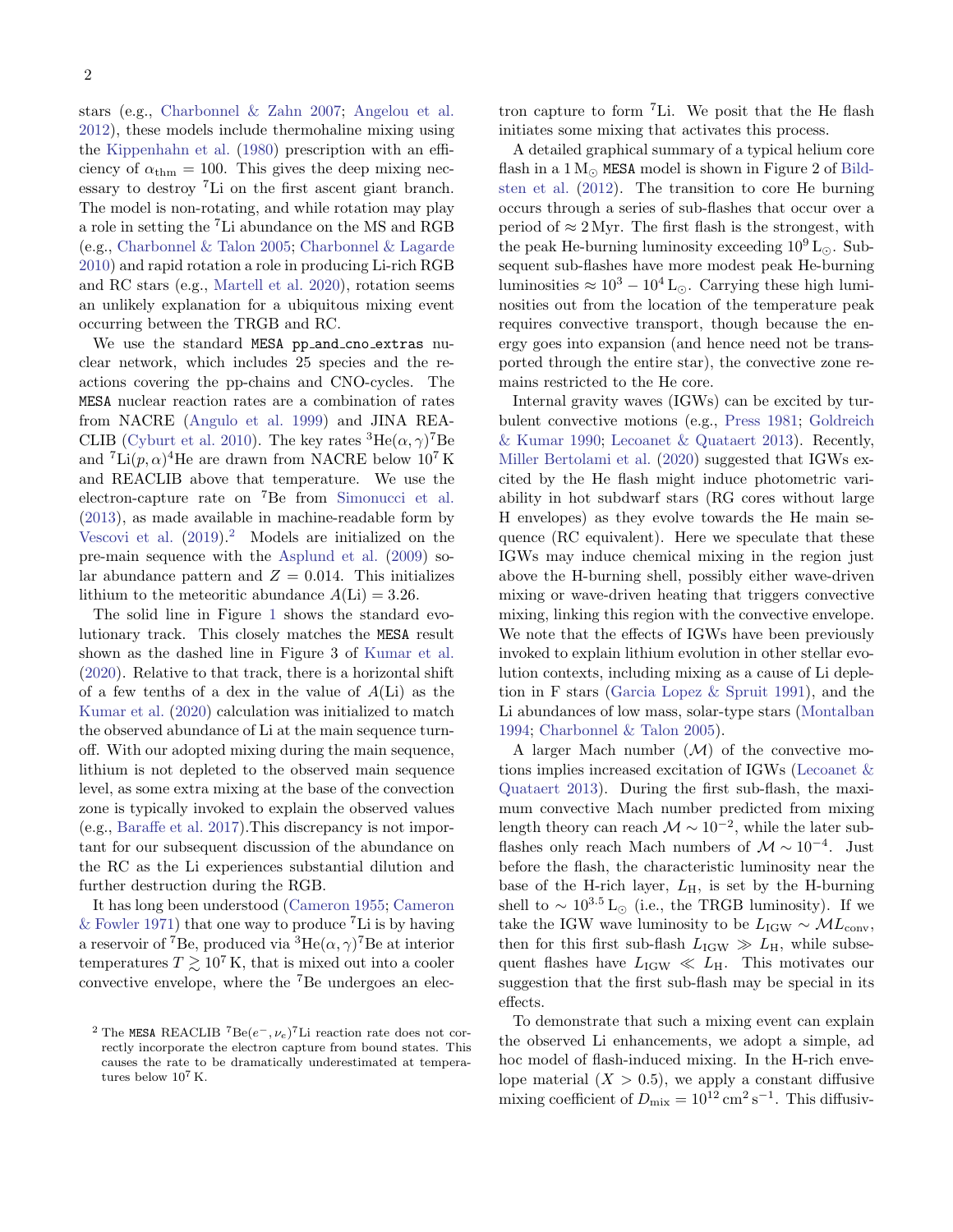

<span id="page-2-0"></span>Figure 2. Properties of the  $1\,\mathrm{M}_\odot$  model in the vicinity of the H-burning shell just before the onset of the core He flash. The x-axis is the radial mass coordinate. The upper panel shows the mass fraction of key isotopes. The total mass of <sup>7</sup>Li and <sup>7</sup>Be present in the stellar model are indicated. The lower panel shows the temperature. The dark shaded region indicates the location of the envelope convective zone while the lighter shaded region shows areas experiencing thermohaline mixing. Unshaded regions are radiative.

ity is additive with any other diffusive mixing processes that are occurring (i.e., convective and thermohaline mixing) and the chosen value is intermediate in magnitude between the two. In order to tie this mixing to the He flash, we activate it only when the helium-burning luminosity is large, specifically when  $\log(L_{\rm He}/L_{\odot}) > 4$ , so that mixing occurs primarily during the first He subflash.

The dotted curve in Figure [1](#page-0-1) shows the result of a MESA model including this flash-induced mixing. At the first sub-flash, the star is enhanced up to  $A(Li) \approx 1$  while still near the TRGB luminosity and then experiences only a small amount of depletion from that value as it goes to the RC.

In Figure [2,](#page-2-0) we show the structure at the location of the H-burning shell just before the core He flash. The total mass of <sup>7</sup>Be present at this location is  $\approx 10^{-11}$  M<sub> $\odot$ </sub> and is significantly larger than the total mass of <sup>7</sup>Li in the star. The structure of the H-burning shell is set by the He core properties, which are approximately the same in low-mass  $(\leq 2 M_{\odot})$ , near-core-flash stellar models, and so the mass of <sup>7</sup>Be should be approximately the same in all low-mass RGs, independent of stellar mass. If this <sup>7</sup>Be-rich region is mixed, without further synthesis or destruction, into an  $\approx 0.5 M_{\odot}$  convective envelope, then this gives a characteristic abundance  $A(Li) \approx 0.6$ , approximately the abundance seen at the RC. If the true <sup>7</sup>Li production process is merely dilution and conversion of this pocket of  ${}^{7}Be$ , then since the stellar mass



<span id="page-2-1"></span>Figure 3. Same as Figure [1,](#page-0-1) but showing the evolutionary tracks for two different stellar masses.

increases with the p-mode large frequency separation,  $\Delta \nu$ , the observed surface lithium abundance should decrease with increasing  $\Delta \nu$ .

Figure [3](#page-2-1) shows the evolution of  $0.9 M_{\odot}$  and  $1.2 M_{\odot}$ models. All options except the initial mass are unchanged. Reproducing observations of the lithium abundances on the main sequence and first ascent giant branch would require tuning the mixing during these phases. But despite the differences in lithium abundances before the TRGB, because the structure above the H-burning shell is similar, the flash-induced mixing yields similar abundances on the RC.

A characteristic length scale to mix is  $\Delta R \sim 10^{10}$  cm, as the width of the <sup>7</sup>Be-rich region is  $\approx 5 \times 10^9$  cm and this is located  $\approx 5 \times 10^{10}$  cm below the lower boundary of the convective envelope. The mixing must occur on the timescale of the first sub-flash. In our model  $L_{\text{He}} > 10^4 \text{ L}_{\odot}$  for  $\approx 100 \text{ yr}$ , so we take a characteristic duration for the sub-flash to be  $\Delta t \sim 10^9$  s. This suggests a required effective mixing diffusion coefficient  $D_{\text{mix}} \sim (\Delta R)^2 / (\Delta t) \sim 10^{11} \text{ cm}^2 \text{ s}^{-1}.$ 

Figure [4](#page-3-0) shows tracks for different values of  $D_{\text{mix}}$ and the threshold luminosity above which this mixing is active. Consistent with the estimate in the previous paragraph, a value of  $D_{\text{mix}} = 10^{10} \text{ cm}^2 \text{ s}^{-1}$  leads to a track like the standard case in Figure [1](#page-0-1) (i.e., without a flash-induced mixing event). Increasing the strength of the mixing allows for the efficient operation of the Cameron-Fowler process and <sup>7</sup>Li synthesis well beyond the initial amount of <sup>7</sup>Be, as seen in the track for  $D_{\text{mix}} = 10^{14} \text{ cm}^2 \text{ s}^{-1}$ ;  $L_{\text{He}} > 10^4 \text{ L}_{\odot}$ . (We note, however, that this particular model then experiences a lithiumdepletion event associated with the second He sub-flash on the way to the RC.) Keeping this same higher mix-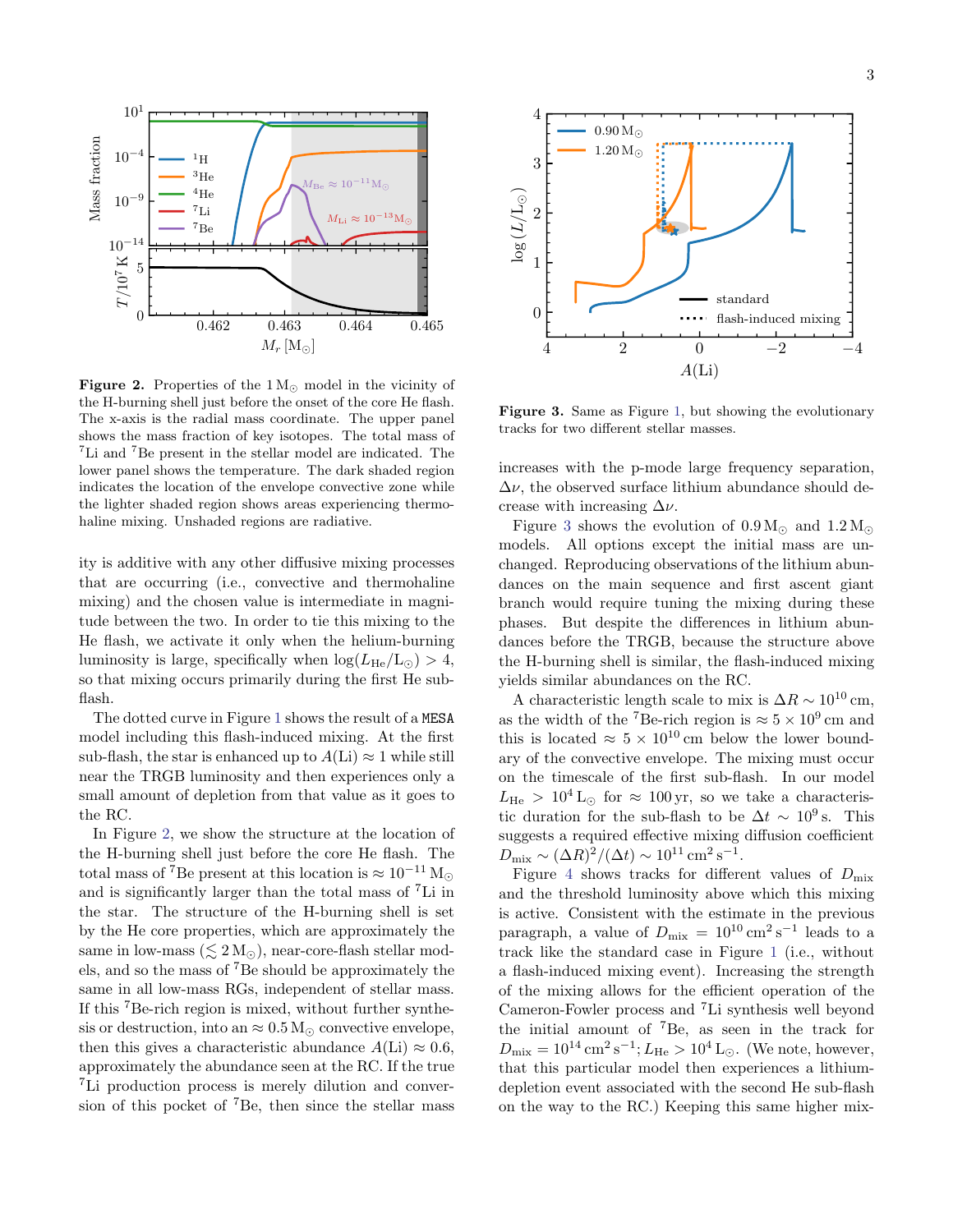

<span id="page-3-0"></span>Figure 4. Effect of varying the strength and duration of the mixing event. The flash-induced mixing case in Fig-ure [1,](#page-0-1) shown again as the black line, corresponds to  $D_{\text{mix}} =$  $10^{12}$  cm<sup>2</sup> s<sup>-1</sup>;  $L_{\text{He}} > 10^4$  L<sub>☉</sub>.

ing value, but decreasing the duration of the mixing by increasing the luminosity threshold to  $L_{\text{He}} > 10^6 \text{ L}_{\odot}$ (corresponding to a duration of  $\approx 4$  yr), results in an intermediate amount of <sup>7</sup>Li synthesis.

### 3. ESTIMATES OF IGW MIXING

The ad hoc diffusivities invoked in the previous section illustrate what is required of any mechanism that operates in rough concert with the first He sub-flash. Here, we provide some simple, order-of-magnitude estimates to evaluate the potential effectiveness of mixing from IGWs.

Figure [5](#page-3-1) shows the internal structure of relevant parts of the star around the time of the peak luminosity of the first He sub-flash. We discuss each quantity as it enters our estimates, but in all panels the light shaded region indicates where we would impose our ad hoc mixing and the darker shaded region is the location of the <sup>7</sup>Be. As in Figure [2,](#page-2-0) the mixing region contains a mass of  $\approx$  $2 \times 10^{-3}$  M<sub> $\odot$ </sub>.

[Press](#page-5-28) [\(1981\)](#page-5-28) makes the energetic estimate that mixing a region requires overcoming the gravitational potential energy and renewing this energy each thermal diffusion timescale. This corresponds to a specific power  $\sim N^2K$ , where N is the Brunt-Väisälä frequency and K is the thermal diffusivity. In the mixing region, this is  $\sim 10^7 \,\text{erg}\,\text{s}^{-1}\,\text{g}^{-1}$ , implying that the luminosity required to induce mixing is  $L_{\text{mix}} \sim 10^4 \,\text{L}_{\odot}$ . This quantity is comparable to the luminosity already transported radiatively in this region (i.e.,  $L_{\rm H}$ ). At the time shown in the figure,  $L_{\text{IGW}} \sim \mathcal{M}L_{\text{conv}} \sim 10^7 \text{ L}_{\odot}$  and the condition  $L_{\text{IGW}} \geq L_{\text{mix}}$  is only satisfied during the first sub-flash. In the [Press](#page-5-28) [\(1981\)](#page-5-28) framework, the mass diffusivity as-



<span id="page-3-1"></span>Figure 5. Overview of the stellar structure around the time of the peak luminosity of the first He sub-flash. Solid lines correspond to the quantities on the left y-axes, and dashed lines correspond to quantities on the right y-axes. The light shaded area indicates the region where we would impose the ad hoc mixing. The darker area indicates the location of the <sup>7</sup>Be pocket.

sociated with wave mixing has an upper limit at the thermal diffusivity. The ad hoc mixing invoked in the previous section is of order the thermal diffusivity in the mixing region,  $K \sim 10^9 - 10^{13} \,\mathrm{cm}^2 \,\mathrm{s}^{-1}$ , implying that the efficient wave mixing is required.

The thermal diffusion time across the mixing region is comparable to the duration of the first sub-flash. Therefore, an integrated energy argument may be better suited to this case of a time-variable luminosity. The overall IGW energy budget is roughly  $\int dt \mathcal{M}L_{\text{He}} \sim$  $3 \times 10^5$  L<sub>☉</sub> yr  $\approx 3 \times 10^{46}$  erg, where the integral is completely dominated by the first sub-flash. The energy required to mix this stably-stratified region can be estimated as  $\int dm H_P^2 N^2 \sim 10^{45}$  erg. Therefore, this mixing is energetically plausible, though it does require tapping a significant fraction of the IGW energy.

Examining the profile of  $N^2$  in the convective region, we see the characteristic convective frequency is  $\omega^2 \sim 3 \times 10^{-5} \,\mathrm{s}^{-2}$ . We expect these waves to have a characteristic scale of the largest eddies in the convective region (i.e., the pressure scale height), and so these are  $\ell \approx$  few modes with horizontal wavenumber,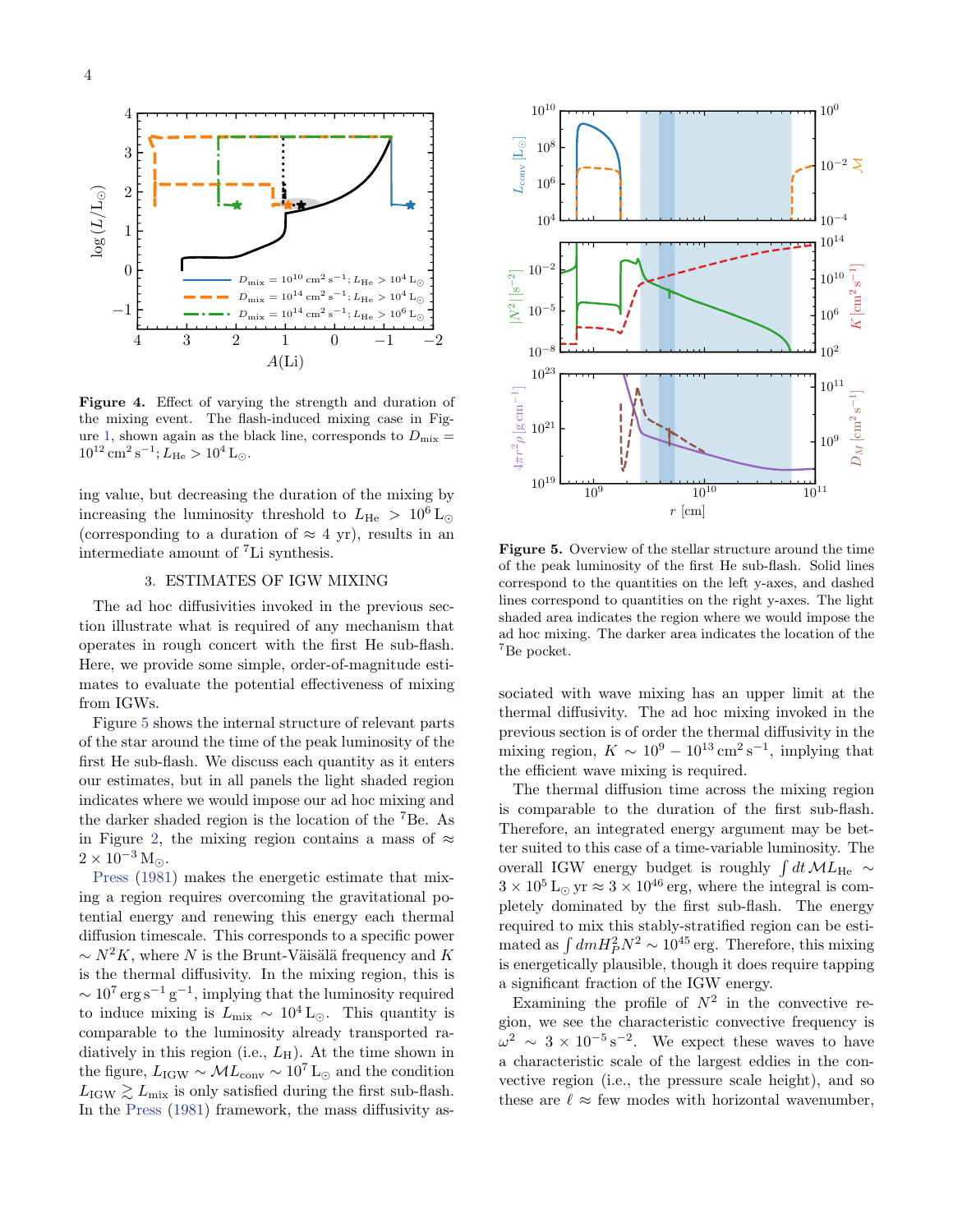$k_H = \sqrt{\ell(\ell+1)}/r \sim 1/r$ . The traveling waves can break—and hence lead to mixing as the wave energy is transferred into turbulence—if, as given in [Lecoanet](#page-5-34) [et al.](#page-5-34) [\(2019\)](#page-5-34),

$$
L_{\rm IGW} \gtrsim \frac{4\pi r^2 \rho \omega^4}{N k_H^3} \sim 10^8 \,\text{L}_{\odot} \ . \tag{1}
$$

(When we quote a single number estimate of such spatially-varying quantities, it is the characteristic value evaluated in the <sup>7</sup>Be region.) This estimate exceeds the peak value of  $L_{\text{IGW}}$  implying that the traveling waves do not become non-linear and break.

When IGW mixing is considered in the Sun, typically  $\omega^2 \ll N^2$  and  $N^2 \approx$  constant (e.g., [Montalban](#page-5-33) [1994\)](#page-5-33). The profile of  $N^2$  shows that neither of these conditions are true in this situation. Waves with the characteristic convective frequency have a turning point in the mixing region. The implies a reduction in the wave luminosity with increasing radius since more of the wave spectrum becomes unable to propagate as gravity waves as  $N^2$ declines. However, waves that reflect can continue to retain their energy. The thermal damping length for the waves (e.g., [Zahn et al.](#page-5-35) [1997\)](#page-5-35) is

$$
L_{\rm damp} = \frac{4\pi r^2 \rho \omega^4}{N N_{\rm T}^2 K} \sim 10^{14} \,\text{cm} \,, \tag{2}
$$

where  $N_T$  is the thermal part of the Brunt-Väisälä frequency. (In the ad hoc mixing region, which is beyond the composition gradient of the H-shell,  $N_T \approx N$ .) The damping length is much longer than the size of the cavity, so wave energy can accumulate in the cavity and the increased amplitudes associated with standing waves in the cavity may make non-linear effects more important.

To estimate the diffusivity from mixing by IGWs we follow the approach of [Montalban](#page-5-33) [\(1994\)](#page-5-33) and [Montalban](#page-5-36) [& Schatzman](#page-5-36) [\(1996\)](#page-5-36), who find

$$
D_M = A^2 K^2 \left(\frac{N}{2\pi}\right) \left(\frac{\rho_0}{\rho}\right)^2 \left(\frac{r_0}{r}\right)^{12} f^{-2} u_M^5 \alpha_M^{-1} , \quad (3)
$$

where

<span id="page-4-0"></span>
$$
f = \int_{r_0}^{r} KN^3 \left(\frac{r_0}{r'}\right)^3 dr' \tag{4}
$$

and quantities with 0 subscripts are evaluated at the convective boundary. We assume the leading numerical constant  $A^2 \sim 1$  and adopt a characteristic horizontal eddy scale  $\alpha_M \sim 10^9$  cm. We follow their estimate for the characteristic eddy velocity of

$$
u_M \sim \left(\frac{5L_0}{4\pi r_0^2 \rho_0}\right)^{1/3} \sim 10^6 \,\text{cm s}^{-1},\tag{5}
$$

evaluated with  $L_0 \sim 10^7$  L<sub>☉</sub>.

We plot the value of Equation [3](#page-4-0) in the bottom panel of Figure [5.](#page-3-1) Because the [Montalban](#page-5-33) [\(1994\)](#page-5-33) approach assumed  $N^2 \gg \omega^2$ , it cannot describe the entire ad hoc mixing region, and we show it only where  $N > \omega$ . At the location of the <sup>7</sup>Be,  $D_M \sim 3 \times 10^9 \,\mathrm{cm}^2 \,\mathrm{s}^{-1}$ . This illustrates the plausibility of mixing of the required magnitude from IGWs, but more detailed work specialized to this scenario will be required to evaluate whether IGWinduced mixing can quantitatively explain the observed phenomenon.

#### 4. CONCLUSIONS

We have demonstrated that a brief chemical mixing event in the stellar envelope, triggered at the same time as the first, most vigorous He sub-flash, can reproduce the observed <sup>7</sup>Li enhancement of stars on the red clump relative to the first ascent red giant branch. We showed that the amount of <sup>7</sup>Be present above the H-burning shell just before the flash is sufficient, once mixed into the envelope and converted to  ${}^{7}$ Li, to explain the typical abundance on the red clump. Given the large luminosities transported by convection in the core during the helium flash, we suggest that the excitation of internal gravity waves by the turbulent convection can provide a physical mechanism to induce this mixing. Our simple, ad hoc mixing prescription has limited predictive power, but characterizes the required properties of the mixing. The association with the first sub-flash does predict that objects should be enhanced in lithium for their entire evolution between the tip of the red giant branch and the red clump. Future work using physical models of wave-induced mixing can determine whether this process can meet the necessary criteria in terms of mixing efficiency and spatial location.

# ACKNOWLEDGMENTS

We are grateful to Lars Bildsten, Jim Fuller, Adam Jermyn and Eliot Quataert for helpful discussions and comments on the manuscript. We thank the referee for suggestions that strengthened the presentation of this material. JS is supported by the A.F. Morrison Fellowship in Lick Observatory. We acknowledge use of the lux supercomputer at UC Santa Cruz, funded by NSF MRI grant AST 1828315.

Software: MESA [\(Paxton et al.](#page-5-10) [2011,](#page-5-10) [2013,](#page-5-11) [2015,](#page-5-12) [2018,](#page-5-13) [2019\)](#page-5-14), MESASDK 20.3.1 [\(Townsend](#page-5-37) [2020\)](#page-5-37), matplotlib [\(Hunter](#page-5-38) [2007\)](#page-5-38), NumPy [\(van der Walt](#page-5-39) [et al.](#page-5-39) [2011\)](#page-5-39), py mesa reader (Wolf  $\&$  Schwab [2017\)](#page-5-40), MesaScript [\(Wolf et al.](#page-5-41) [2017\)](#page-5-41)